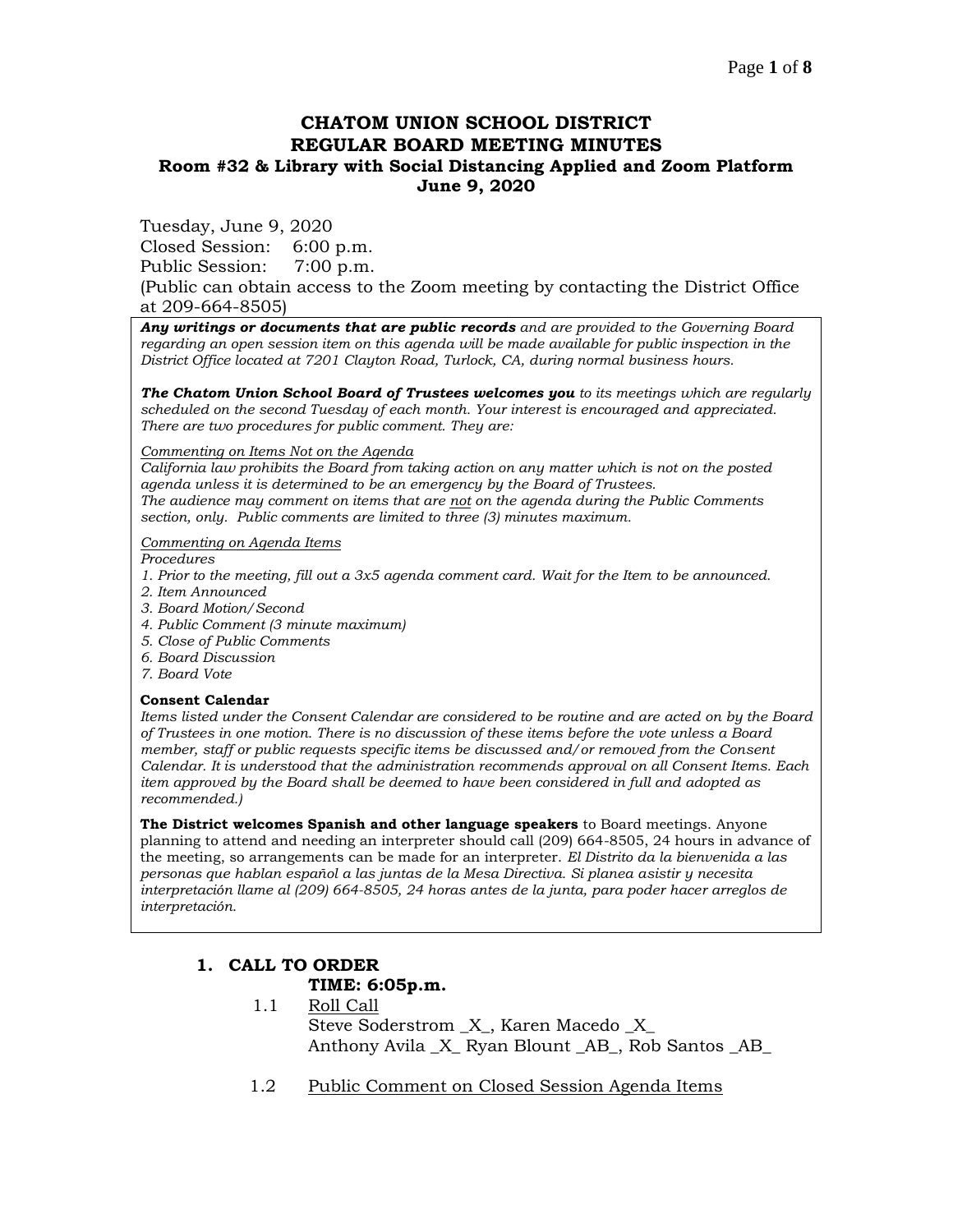1.3 Adjourn to Closed Session

\*Rob Santos logged into zoom as soon as the Board adjourned to closed session\* APPROVED Motion: Karen Macedo Second: Anthony Avila

Vote: Ayes 4 Noes 0 Abstentions 0

# **2. CLOSED SESSION**

*Disclosure of Items Discussed in Closed Session (Gov. Code 54947.7)*

- 2.1 Public Employee Appointment
	- 2.1.1 .75 Resource Teacher
	- 2.1.2 Preschool Secretary
	- 2.1.3 Summer Food Service Program
		- (1) Food Service Worker III
		- (1) Food Service Worker II
		- (6) Food Service Worker I
	- 2.1.4 Request Authority for the Superintendent to Continue to Hire Vacant Certificated and Classified Staff Members that are Time Sensitive to the Start of School Under the Direction of the Board President or Board Representative
- 2.2 Public Employees Discipline/Dismissal/Release/Non- reelection/Leaves of Absence/Resignation/Retirements And Resolution Regarding Reduction or Discontinuance of Source (Gov. Code 44949 (e) and Gov. Code 44955)
- 2.3 Superintendent Evaluation
- 2.4 Adjournment Back to Public Session

## **3. OPEN SESSION: CALL TO ORDER**

- 3.1 Roll Call Steve Soderstrom  $X$ , Karen Macedo  $X$ Anthony Avila \_X\_ Ryan Blount \_X\_, Rob Santos \_X\_
- 3.2 Flag Salute The flag salute was led by Board President Steve Soderstrom.

# 3.3 Report from Closed Session

Public Employee Appointment .75 Resource Teacher- .75 Brett Tyler Preschool Secretary- Monica Evers Summer Food Service Program (1) Food Service Worker III- Bertina Bettencourt

(1) Food Service Worker II- Debbie Costa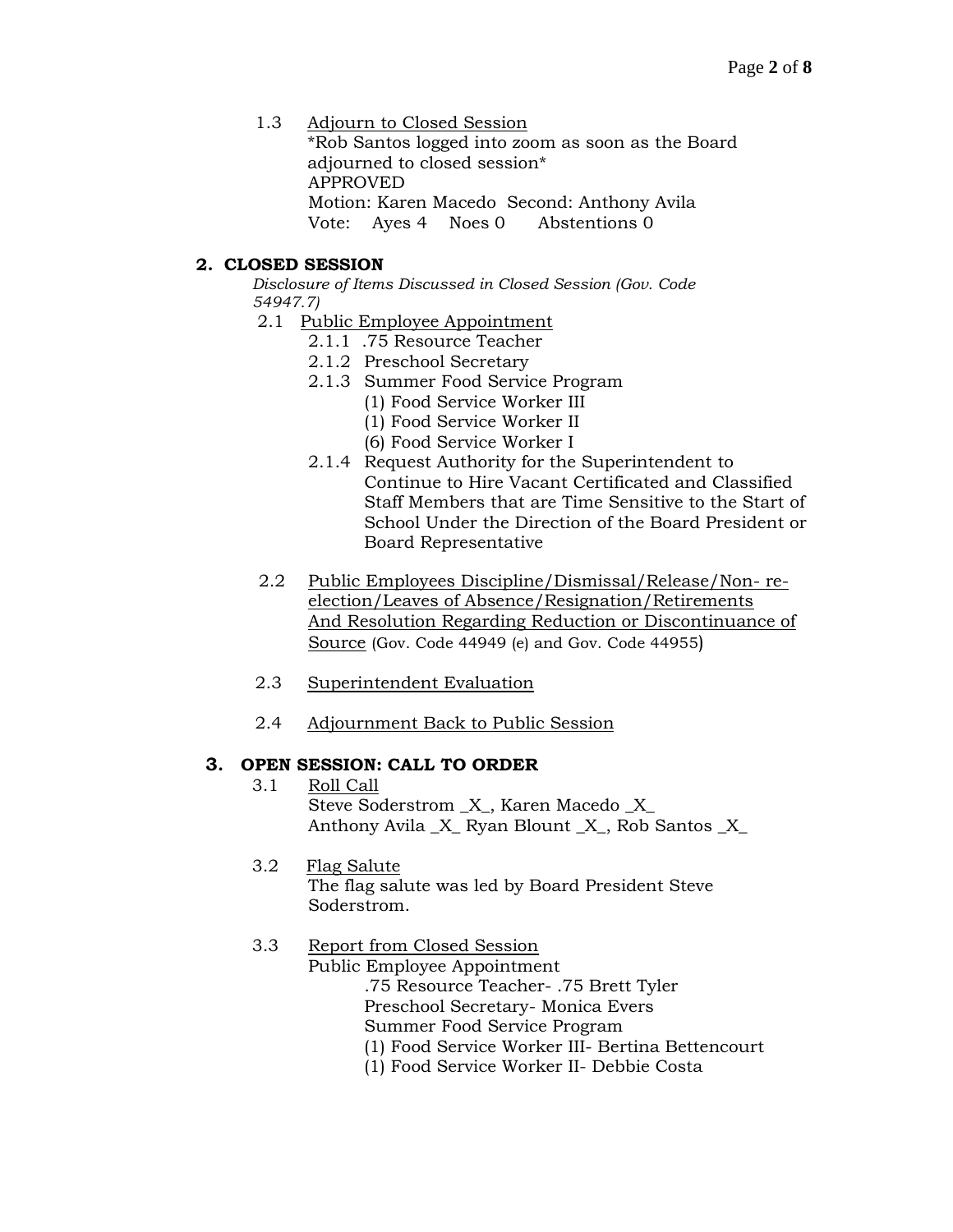(6) Food Service Worker I-Shiree Ribeiro, Marilyn Silva, Debbie Nunes, Isela Rosales, Cathy Olson, Cecilia Santos

Request Authority for the Superintendent to Continue to Hire Vacant Certificated and Classified Staff Members that are Time Sensitive to the Start of School Under the Direction of the Board President or Board Representative

Authorization was given to the Superintendent under the direction of the Board President or Board Representative to hire certificated or classified staff members that are time sensitive to the start of school.

Public Employees Discipline/Dismissal/Release/Non- reelection/Leaves of Absence/Resignation/Retirements And Resolution Regarding Reduction or Discontinuance of Source

> The Board approved the release of probationary classified employee #06-10-20-01.

3.4 Approval of Agenda APPROVED Motion: Anthony Avila Second: Rob Santos Vote: Ayes 5 Noes 0 Abstentions 0

### **4. CONSENT CALENDAR**

- 4.1 Board Minutes
- 4.2 Fiscal Services Warrants/Payroll
- 4.3 Declaration of Obsolete Items
- 4.4 Collection of Developer Fees
- 4.5 Consider Renewal of Annual Maintenance Agreement for Ray Morgan Company Copier
- 4.6 Consider Renewal of StanWait Program with Stanislaus County Office of Education for Chatom State Preschool
- 4.7 Consider Renewal of California School Boards Association (CSBA) GAMUT Online Contract and CSBA Membership
- 4.8 Consider Renewal of Stanislaus County SARB Services
- 4.9 Consider Renewal of DataPath Services Contract
- 4.10 Consider Renewal of AERIES Student Information System **Contract**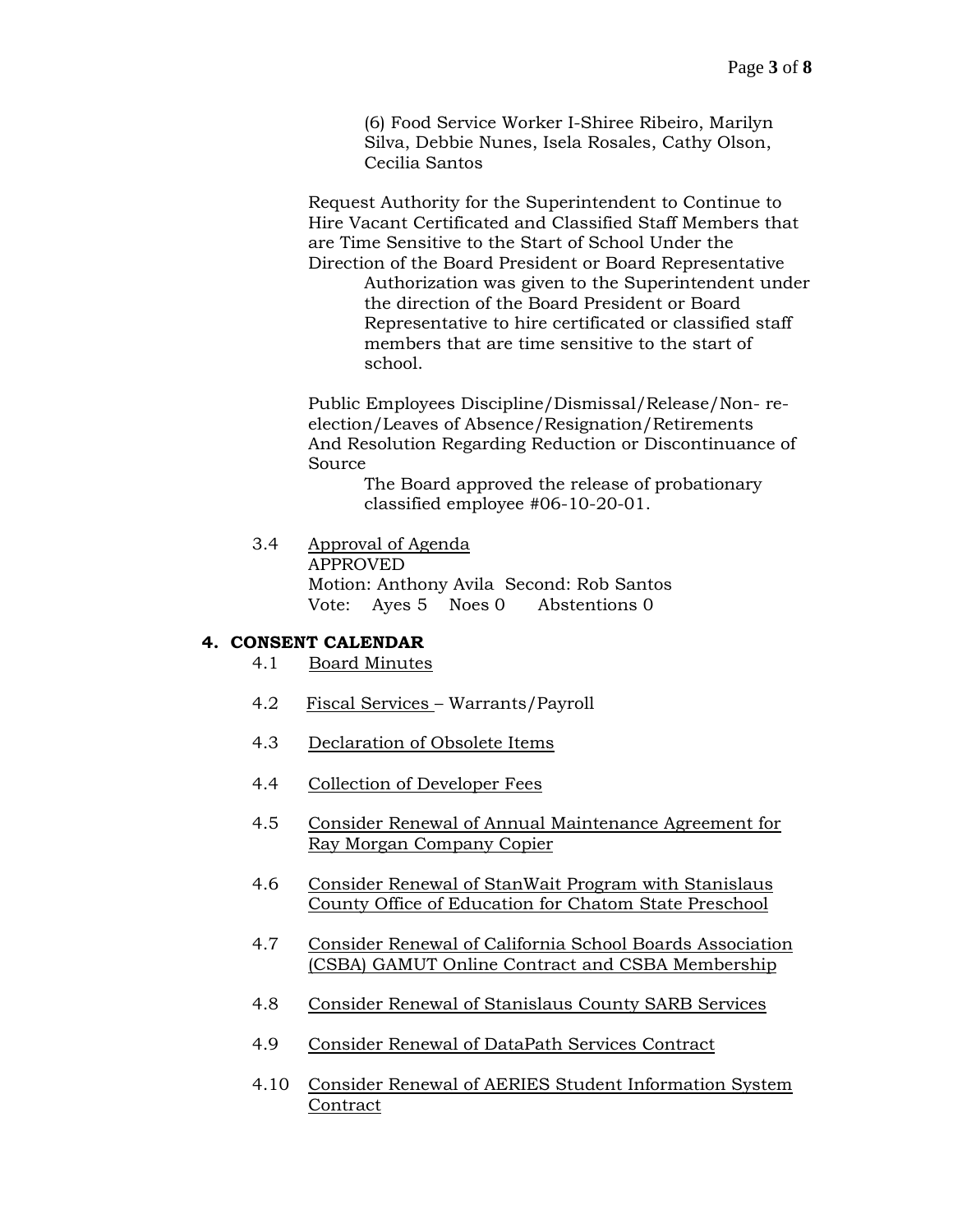- 4.11 Consider Renewal of CSM Consulting, Inc. Contract
- 4.12 Consider Renewal of Nutrikids Heartland Contract
- 4.13 Consider Renewal of CLM MealTime Contract
- 4.14 Consider Renewal of EdJoin Services
- 4.15 Consider Renewal of Worker's Compensation Annual Certification Pursuant to Education Code 42141 (c) APPROVED Motion: Rob Santos Second: Karen Macedo Vote: Ayes 5 Noes 0 Abstentions 0

### **5. PUBLIC COMMENT/RECOGNITION/COMMUNICATION**

### **6. INFORMATION**

- 6.1 Calendar of Events
- 6.2 Board Financial Summary Report Business Manager, Kelly Machado reported on the fund balances, income, expenditures and ending balances. She shared that there are checks pending to be deposited that should bring both the Child Development and Cafeteria funds to positive.
- 6.3 Program Reports:

Chatom Union School District Superintendent, Cherise reported that the end of the school year was not a usual last day of school but it went well. Staff members made it a special event for the students. She publicly thanked staff, admin and everyone involved. Photos of the pick up and drop off of last day of school items were presented to the Board. Chatom Elementary organized their pick up by having parents drive by and pick up their items off tables that pertained to their child's grade. Mt. View had a similar event but facilitated it by offering a drive thru. Cherise was very happy to share out that 3 different grants were written for technology. One \$180,000 grant was approved and will be awarded up to \$300 per device to be purchased. The devices will be checked-out to every student in the District. She will be working with Daniel and administrators on selecting the devices per grade level and capability. The planning committee met on May 20, June 4, and has June 18 scheduled. Possible opening and remote learning plans are being created under the direction of Stanislaus County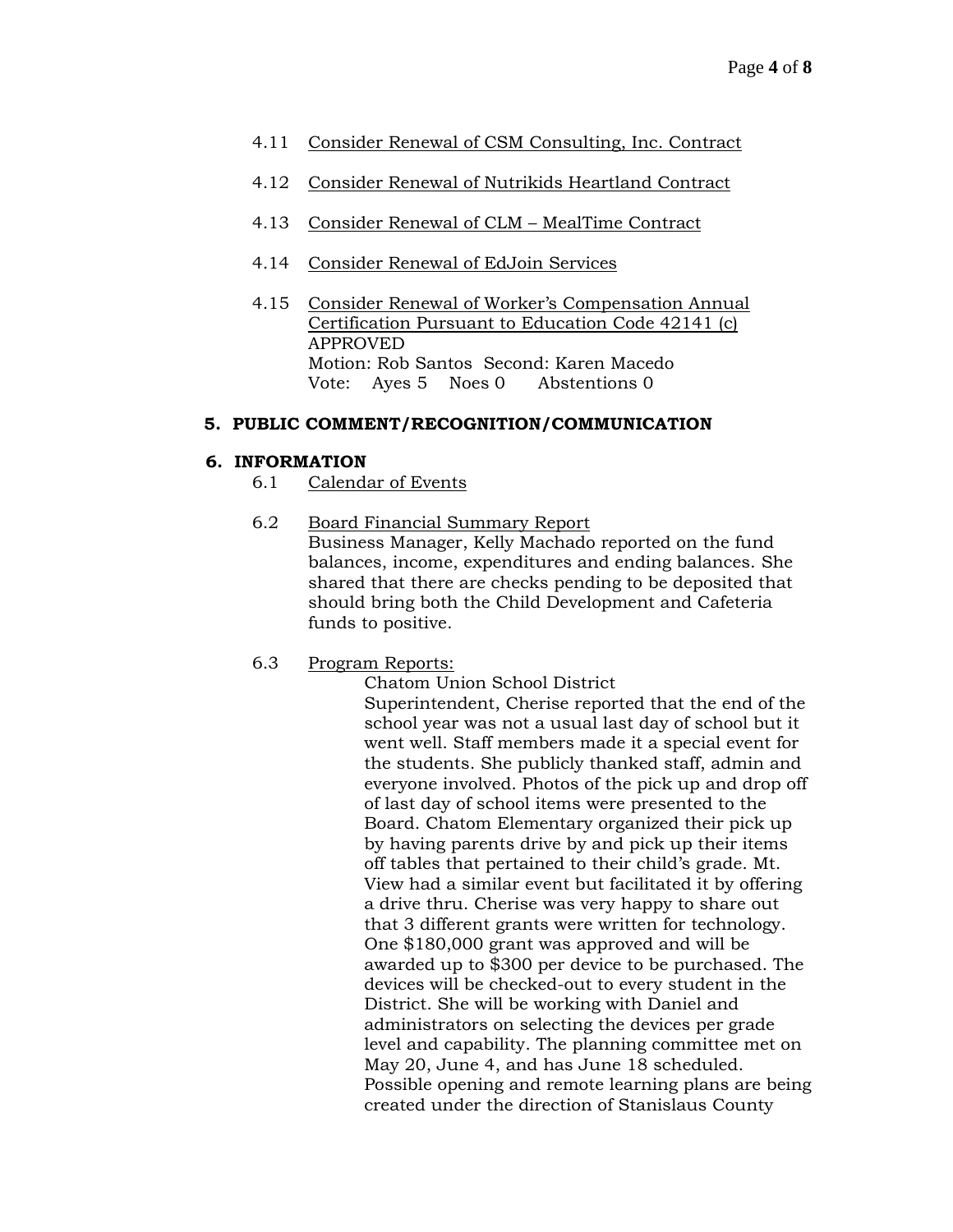Public Health Officer and aligned with California Public Health to work under guidelines. The planning committee consists of Genevieve, Dora, Sandra, Laura, Linda, Bernadette, Anna, Steve, Kim and Nancy. Cherise reported that we have the guidance, but information changes. The goal is to open traditionally 5 days a week with added safety precautions. Communication will be given out once the committee and guidelines are finalized. Some sports that require no contact may still be available while other sports will be cancelled until further notice. Cherise reviewed the survey results that was sent to parents via ParentSquare. She thanked Laura Nance for creating the Google survey. The survey questions were developed by the committee and the numbers were also reviewed. Both English and Spanish majority of outcome is to re-open 5 days a week. Least favorable is to do distance learning. If distance learning is to take place, parents would like to meet with their teachers face-to-face on a scheduled date at least once a week. Transportation piece included asking if parents needed to use District buses or if parents can drop off and pick up their child. Spanish and English results were both reviewed.

#### Chatom Elementary School

Kelley Day reported that last Friday was last day of school. The students loved seeing their teachers one last time before summer break began and they all received summer themed items. It included bubbles and leis. She shared that Chatom just started summer school.

#### Mt. View Middle School

Steve Lewis shared that the last week of school was interesting. All students turned in work and a celebration was done for them. It turned out well and the ceremony came out great. The video of the celebration and graduation ceremony will be available on the school website.

#### Chatom State Preschool

Sandra Nunes reported that it was a good last day for preschool. Students got graduation certificates caps and gowns. Packets and activities were also given for the students to use over the summer. Chatom Preschool did a drive-thru application registration process. There are currently 37 students on the list and they are still receiving more phone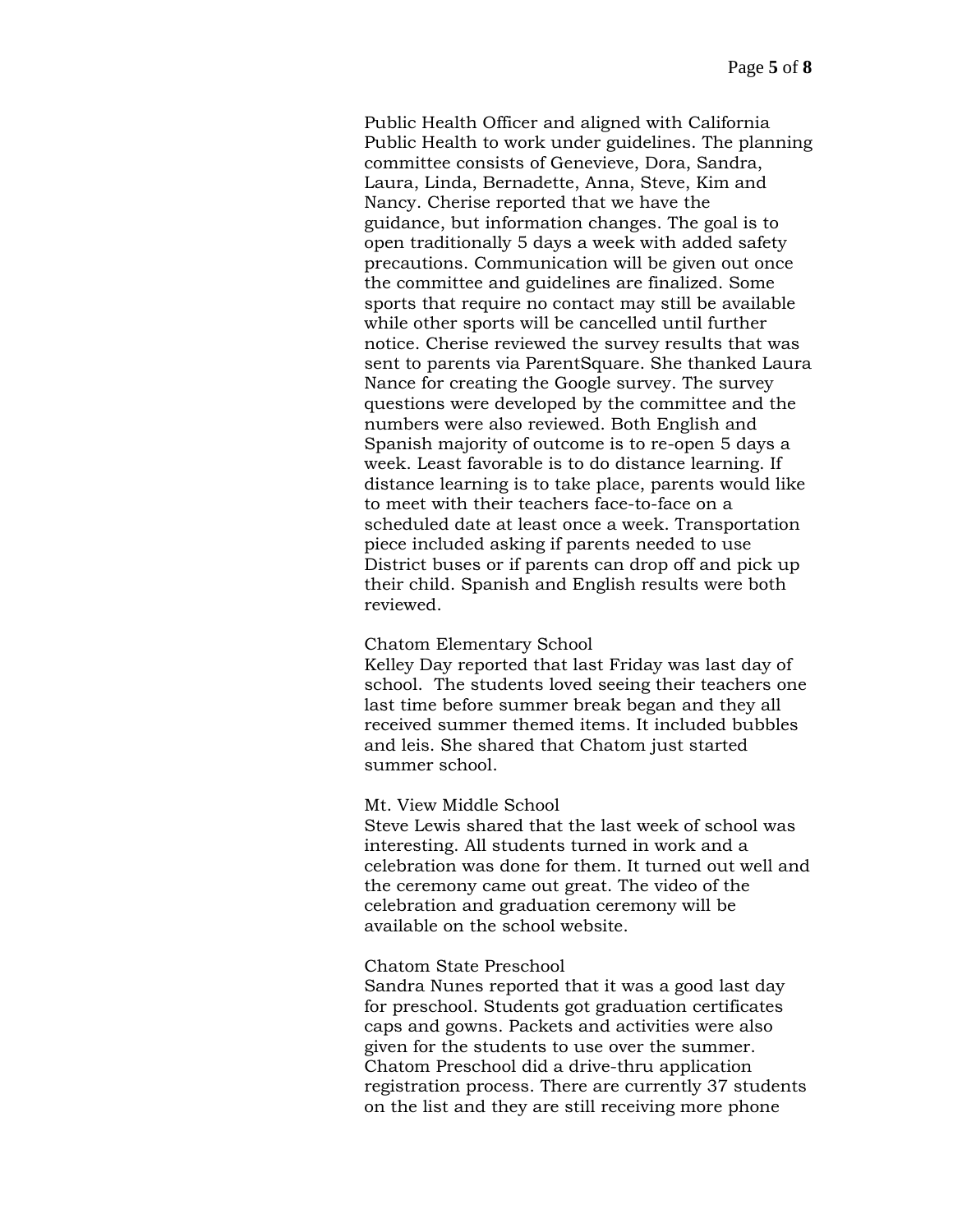calls and inquiries. The State is slowly but surely updating the Directors on the next steps into the following school year.

## **7. ACTION**

| 7.1 | Consider Approval of Mountain View 2020-2021<br><b>Fundraising Proposal</b><br>The fundraisers are tentative due to the current banning of<br>public gatherings.<br><b>APPROVED</b><br>Motion: Karen Macedo Second: Rob Santos<br>Vote: Ayes 5 Noes 0 Abstentions 0    |
|-----|------------------------------------------------------------------------------------------------------------------------------------------------------------------------------------------------------------------------------------------------------------------------|
| 7.2 | Consider Approval of Chatom Elementary 2020-2021<br><b>Fundraising Proposal</b><br>The fundraisers are tentative due to the current banning of<br>public gatherings.<br><b>APPROVED</b><br>Motion: Rob Santos Second: Ryan Blount<br>Vote: Ayes 5 Noes 0 Abstentions 0 |
|     | $\alpha$ '1 $\alpha$ 1 $\beta$ 1 $\beta$ 1 $\beta$ 1 $\beta$ 1 $\beta$ 1 $\beta$ 1 $\beta$ 1 $\beta$ 1 $\beta$ 1 $\beta$                                                                                                                                               |

- 7.3 Consider Approval of HVAC System Replacement and Vendor for Chatom State Preschool APPROVED Motion: Anthony Avila Second: Rob Santos Vote: Ayes 5 Noes 0 Abstentions 0
- 7.4 Consider Approval of Resolution 06-09-20-01 Ordering Governing Board Member Election APPROVED Motion: Rob Santos Second: Anthony Avila Vote: Ayes 5 Noes 0 Abstentions 0
- 7.5 Consider Approval of Revised Board Policy 1312.3 and Administrative Regulation 1312.3 Related to Uniform Complaint Procedures APPROVED Motion: Rob Santos Second: Karen Macedo Vote: Ayes 5 Noes 0 Abstentions 0
- 7.6 Consider Approval of Revised 2020-2021 Calendar The Board unanimously voted for Option A APPROVED Motion: Karen Macedo Second: Rob Santos Vote: Ayes 5 Noes 0 Abstentions 0
- 7.7 Consider Approval of Annual Title III Local Plan Update APPROVED Motion: Rob Santos Second: Anthony Avila Vote: Ayes 5 Noes 0 Abstentions 0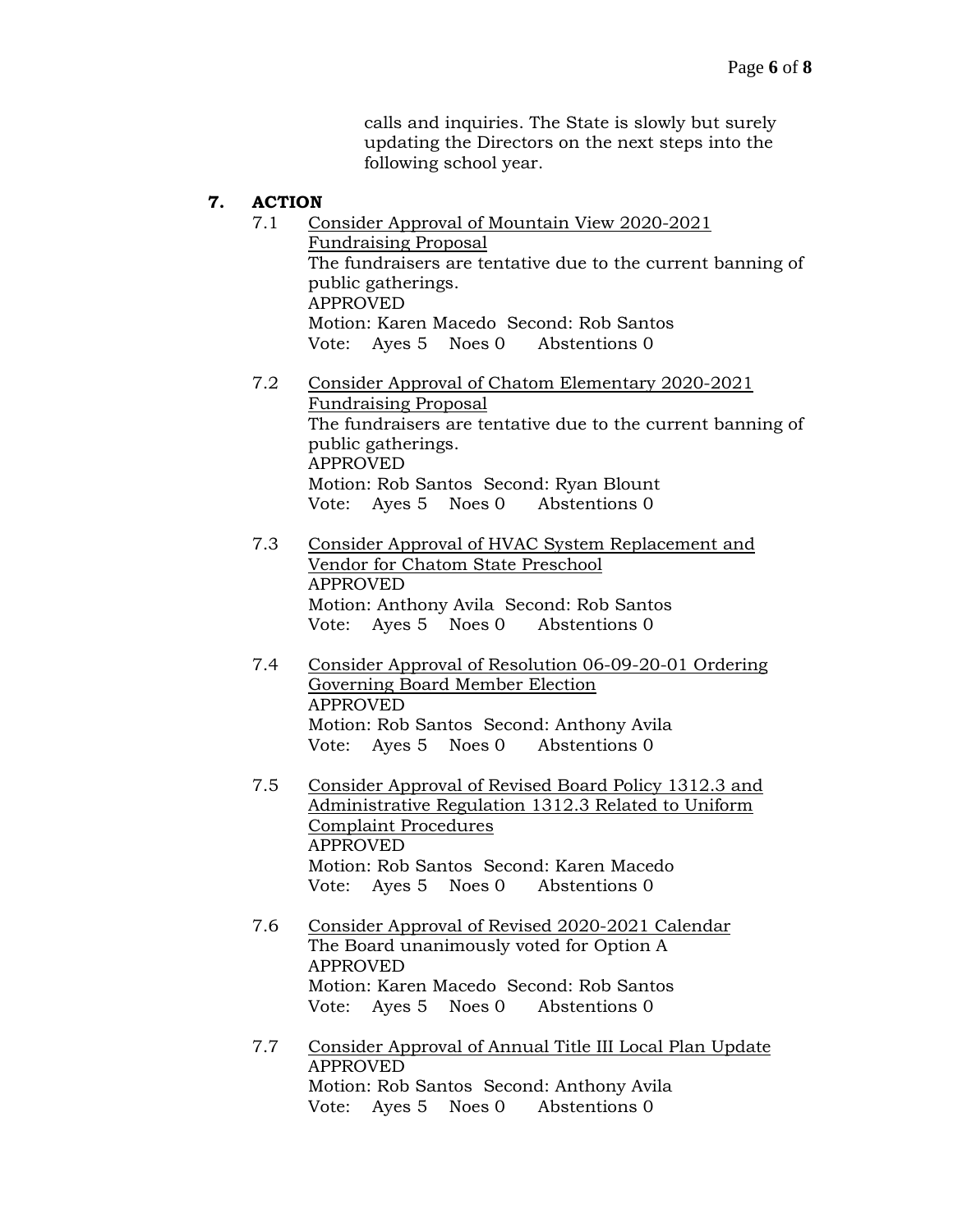- 7.8 Consider Approval of COVID-19 Operations Written Report APPROVED Motion: Rob Santos Second: Karen Macedo Vote: Ayes 5 Noes 0 Abstentions 0
- 7.9 Consider Approval of Resolution #06-09-20-02 to Enter Into Agreement with the California Department of Education for Child Development Services APPROVED Motion: Karen Macedo Second: Ryan Blount Vote: Ayes 5 Noes 0 Abstentions 0
- 7.10 Consider Approval of Resolution #06-09-20-03 Authorizing End-of-Year Transfers APPROVED Motion: Karen Macedo Second: Anthony Avila Vote: Ayes 5 Noes 0 Abstentions 0
- 7.11 Consider Approval of Revolving Cash Fund and Authorized Signatures APPROVED Motion: Anthony Avila Second: Rob Santos Vote: Ayes 5 Noes 0 Abstentions 0

## 7.12 Consider Approval of 2020-2021 Budget

Business Manager, Kelly Machado prepared and presented the tentative budget report for the new upcoming year. She also reviewed the historical enrollment chart from prior years including a projection of the next few years. Next year there is an estimated decline of 15 students. Prior year guarantee is what the District will be funded on. A 10% decrease has been included in the budget. The general fund expenditures were presented and reviewed. Retirement contribution and costs was also discussed. Kelly spoke about the general fund multi-year projection, estimated ending balances and unrestricted funds. She gave an overview of the 20/21 projected ending balances. APPROVED Motion: Rob Santos Second: Karen Macedo

Vote: Ayes 5 Noes 0 Abstentions 0

#### **8. ITEMS FOR FUTURE CONSIDERATION**

SPECIAL BOARD MEETING-

A Special Board Meeting is scheduled for Tuesday, July 7 at 6:00p.m. The meeting may be postponed if the State budget hasn't been approved.

#### **9. ADJOURNMENT**

**Time: 8:32p.m.**